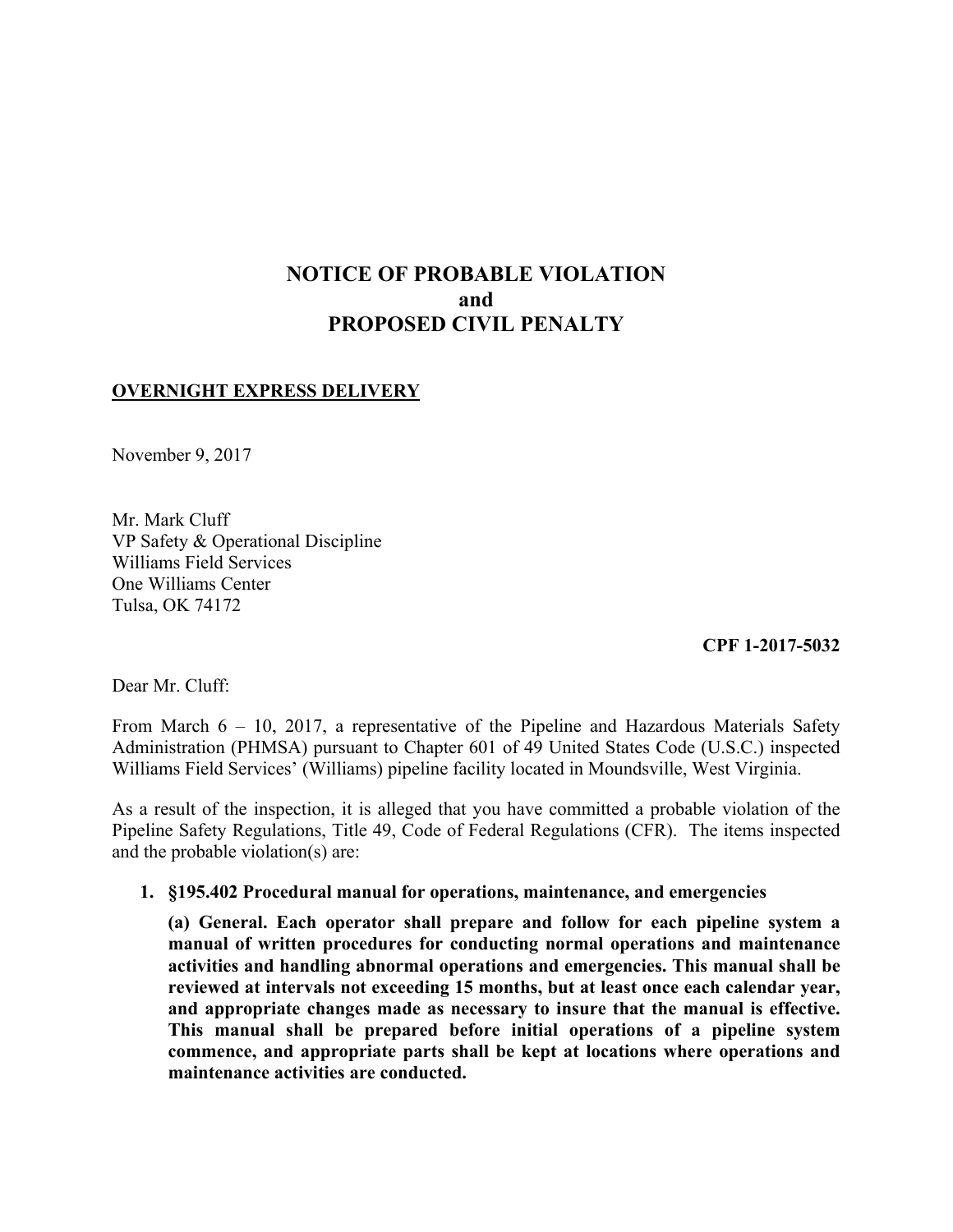Williams failed to follow for each pipeline system a manual of written procedures for conducting normal operations and maintenance activities and handling abnormal operations and emergencies. Specifically, Williams failed to follow its abnormal operating conditions (AOC) procedure for completion of AOC reports.

 (Record), dated 4/6/16, as well as the relevant procedure, "Abnormal Operating Conditions-During the inspection, the PHMSA inspector reviewed, "Abnormal Operating Condition Report" Operations and Maintenance" (Procedure), dated 10/21/11.

The Procedure Section 2.9-2.10 states, "The employee correcting the AOC and their supervisor will review and approve the WES-20 – Abnormal Operating Condition Report. The WES-20 – Abnormal Operating Condition Report will be completed and distributed per distribution instructions on the report as soon as the AOC is corrected but no later than one working day following the correction of the AOC. Field Supervisors and Pipeline Control Supervisors shall critique the procedures used to respond to AOCs, and the response of personnel to AOCs for effectiveness, and implement any corrective actions. This critique is to be documented on the WES-20 - Abnormal Operating Condition Report."

The Record showed no data in the following areas:

- Estimated Review Date of response Operations personnel and controllers
- Estimated Review Date of Procedures for controlling AOC
- Person Correcting and Reviewing AOC
- Reviewing Supervisor and Date

During the inspection, the PHMSA inspector asked Williams about the missing record data and Williams was not able to provide a response.

Therefore, Williams failed to follow its Procedure for handling abnormal operating conditions.

### Proposed Civil Penalty

As of April 27, 2017, under 49 U.S.C. § 60122 and 49 CFR § 190.223, you are subject to a civil penalty not to exceed \$209,002 per violation per day the violation persists up to a maximum of \$2,090,022 for a related series of violations. The Compliance Officer has reviewed the circumstances and supporting documentation involved in the above probable violation(s) and has recommended that you be preliminarily assessed a civil penalty of \$22,400 as follows:

| Item number | <b>PENALTY</b> |
|-------------|----------------|
|             | \$22,400       |

### Response to this Notice

Enclosed as part of this Notice is a document entitled *Response Options for Pipeline Operators in Compliance Proceedings*. Please refer to this document and note the response options. All material submit in response to this enforcement action may be made publicly available. If you believe that any portion of your responsive material qualifies for confidential treatment under 5 U.S.C. 552(b),